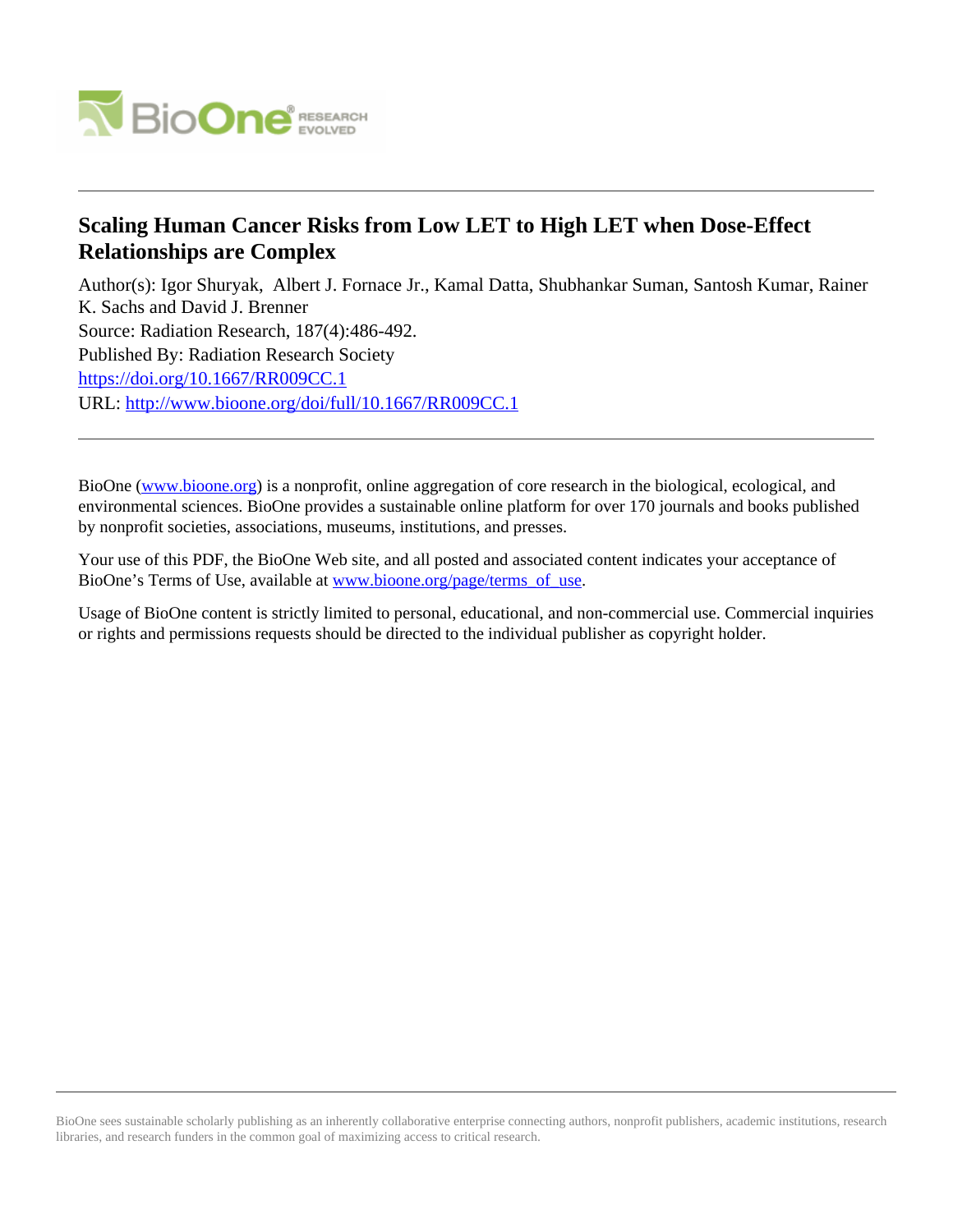# Scaling Human Cancer Risks from Low LET to High LET when Dose-Effect Relationships are Complex

Igor Shuryak,<sup>a,1</sup> Albert J. Fornace Jr.,<sup>b</sup> Kamal Datta,<sup>b</sup> Shubhankar Suman,<sup>b</sup> Santosh Kumar,<sup>b</sup> Rainer K. Sachs<sup>c</sup> and David J. Brenner<sup>a</sup>

<sup>a</sup> Center for Radiological Research, Columbia University, New York, New York; <sup>b</sup> Department of Biochemistry and Molecular and Cellular Biology, and Lombardi Comprehensive Cancer Center, Georgetown University, Washington DC; and <sup>c</sup> Departments of Mathematics and Physics, University of California, Berkeley, California

Shuryak, I., Fornace, A. J. Jr., Datta, K., Suman, S., Kumar, S., Sachs, R. K. and Brenner, D. J. Scaling Human Cancer Risks from Low LET to High LET when Dose-Effect Relationships are Complex. Radiat. Res. 187, 486–492 (2017).

Health risks from space radiations, particularly from densely ionizing radiations, represent an important challenge for long-ranged manned space missions. Reliable methods are needed for scaling low-LET to high-LET radiation risks for humans, based on animal or in vitro studies comparing these radiations. The current standard metric, relative biological effectiveness (RBE) compares iso-effect doses of two radiations. By contrast, a proposed new metric, radiation effects ratio (RER), compares effects of two radiations at the same dose. This definition of RER allows direct scaling of low-LET to high-LET radiation risks in humans at the dose or doses of interest. By contrast to RBE, RER can be used without need for detailed information about dose response shapes for compared radiations. This property of RER allows animal carcinogenesis experiments to be simplified by reducing the number of tested radiation doses. For simple linear doseeffect relationships,  $RBE = RER$ . However, for more complex dose-effect relationships, such as those with nontargeted effects at low doses, RER can be lower than RBE. We estimated RBE and RER values and uncertainties using heavy ion  $(^{12}C, ^{28}Si, ^{56}Fe)$  and gamma-rayinduced tumors in a mouse model for intestinal cancer  $(APC<sup>1638N/+</sup>)$ , and used both RBE and RER to estimate low-LET to high-LET risk scaling factors. The data showed clear evidence of nontargeted effects at low doses. In situations, such as the ones discussed here where nontargeted effects dominate at low doses, RER was lower than RBE by factors around 2.8–3.5 at 0.03 Gy and 1.3–1.4 at 0.3 Gy. It follows that low-dose high-LET human cancer risks scaled from low-LET human risks using RBE may be correspondingly overestimated.  $\circ$  2017 by Radiation Research Society

## INTRODUCTION

Long-distance/long-duration trips such as a Mars mission are expected to expose astronauts to densely ionizing high-LET radiations in the dose range totaling 0.3–0.5 Gy or more  $(1, 2)$ . These high-LET radiations consist of a wide variety of charged particles as well as neutrons, all with a broad range of energies. Human data quantifying high-LET radiation risks are very limited; consequently, to reliably estimate human health risks from space mission exposures it is necessary to appropriately scale the much better known low-LET (gamma ray or X ray) radiation risks to estimate high-LET heavy ion risks in humans.

Low-LET to high-LET scaling is typically based on experimental studies of radiation-induced carcinogenesis in mice (or other pertinent endpoints), sometimes augmented by corresponding *in vitro* studies, induced by gamma rays and appropriate high-LET radiations (3). The standard approach to analyzing such studies is to produce low-LET to high-LET scaling factors using the concept of relative biological effectiveness (RBE) (4, 5). RBE is defined as the ratio of doses of the two compared radiations (e.g. low and high LET) that will produce equal biological effects (3). This iso-effect-based RBE concept was introduced in 1931 by Failla and Henshaw (6) in the context of radiotherapy, to correct for the different biological effectiveness of X rays vs. gamma rays in producing either tumor control or radiation-induced side effects.

Since 1931, this iso-effect approach has been universally used to quantify the difference in biological effect between two types of radiation. While this approach is appropriate in a radiotherapeutic context where the goal is indeed to achieve equal effects of one radiation vs. another, it is less clear that this approach is optimal in the context of risk estimation for one radiation relative to another, where isoeffect is not directly relevant.

The goal of the current study is to investigate optimal methods for scaling low-LET to high-LET radiationinduced cancer risks. As we discuss below, when the dose-response relationships are simple, for example linear

<sup>&</sup>lt;sup>1</sup> Address for correspondence: Center for Radiological Research, Columbia University Medical Center, 630 West 168th St., VC-11- 235, New York, NY 10032; email: is144@cumc.columbia.edu.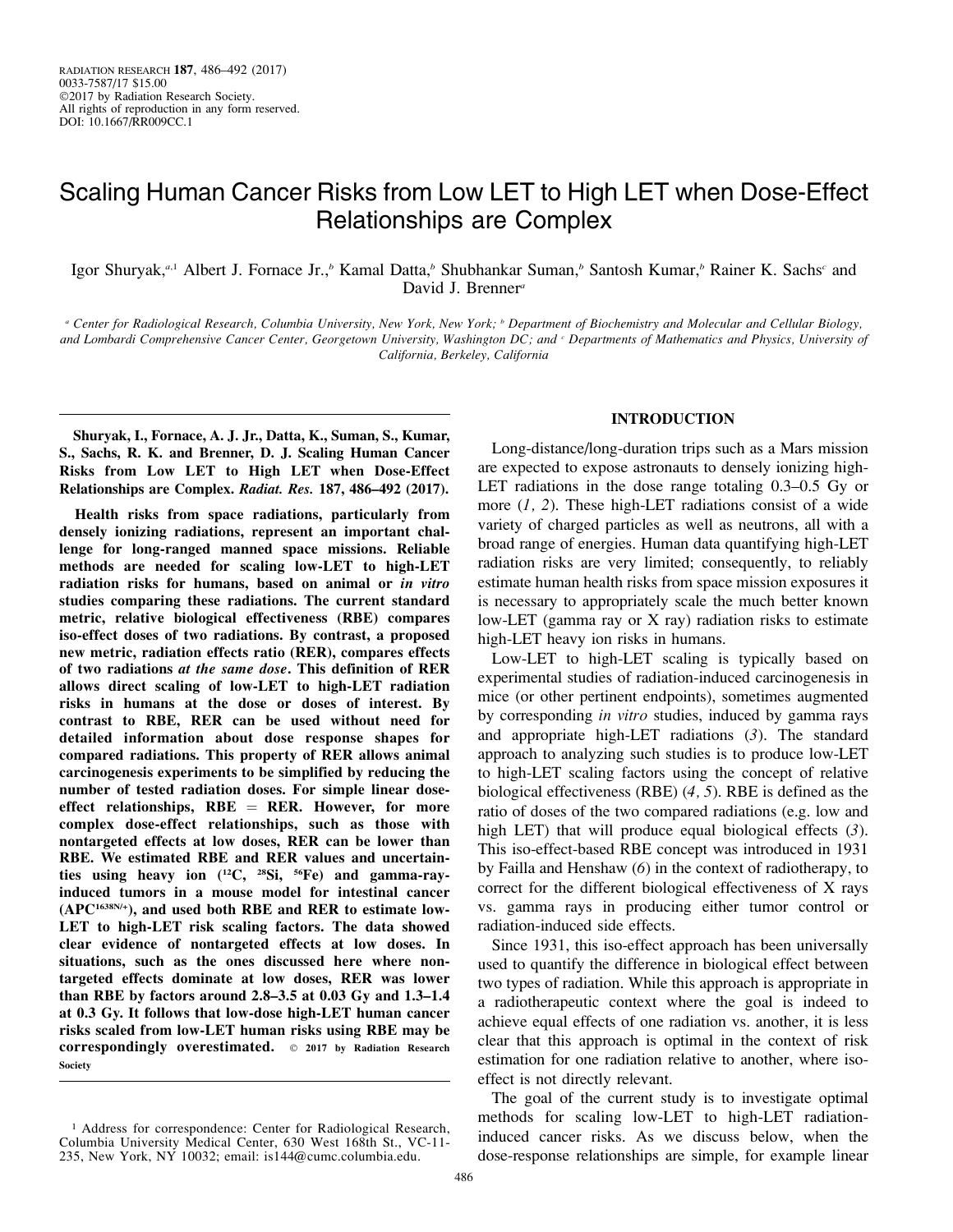with dose, there are no significant issues, and estimating an appropriate scaling factor based on in vivo or in vitro laboratory data is, at least in principle, simple to perform. However, it is now reasonably well established that doseresponse relationships for radiation-induced cancer are not simple, for example potentially reflecting a saturating doseresponse relationship at low doses, perhaps due to nontargeted effects, then a linear or upwardly curving linearquadratic response at intermediate doses, and then a downwardly curving dose response at higher doses, perhaps reflecting the effects of cell killing.

These different mechanisms typically result in a complex nonlinear dose-response relationship. In such cases, there are meaningfully different possible approaches toward estimating low-LET to high-LET cancer risk scaling factors, only one of which is use of RBE. As we show, these different approaches can result in numerically different estimated low-LET to high-LET cancer risk scaling factors, even when the same data set is used, and would thus result in different high-LET cancer risk estimates in humans.

To investigate alternative approaches to estimating low-LET to high-LET scaling factors in the context of a complex dose-response relationship, we use here a mechanistically motivated cancer risk model to analyze the carcinogenic effectiveness of heavy ions and gamma rays within a murine carcinogenesis data set. To estimate scaling factors from gamma rays to heavy ions we used: 1. the standard RBE approach; and 2. a new metric – the radiation effects ratio (RER) at a given dose.

### MATERIALS AND METHODS

#### Mouse Carcinogenesis Data Set

The data set analyzed was radiation-induced intestinal tumorigenesis in APC<sup>1638N/+</sup> mice, as previously reported by Suman et al. (7). Male mice (females were also used in the experimental study, but for illustrative purposes we analyzed the male data only because they showed more tumors) were exposed at age 6 to 8 weeks to 12C ions (doses: 0.1, 0.5 and 2.0 Gy; energy: 290 MeV/n; LET: 13 keV/ $\mu$ m),  $28\text{Si}$  ions (doses: 0.1, 0.5 and 1.4 Gy; energy: 300 MeV/n; LET: 69 keV/ $\mu$ m) and <sup>56</sup>Fe ions (doses: 0.1, 0.5 and 1.6 Gy; energy: 1000 MeV/n; LET: 148 keV/µm) at the NASA Space Radiation Laboratory (NSRL) at Brookhaven National Laboratory. Mice were also exposed to gamma rays  $(0.1, 0.5, 1$  and  $2 \text{ Gy})$  using a  $^{137}\text{Cs}$  source and control mice were sham irradiated. Twenty mice were used per radiation type/ dose.

#### Radiation-Dose-Response Model

The main assumptions of the radiation-dose-response model used here were described in previous publications (8, 9), as well as by other groups (10). The HZE-ion fluences, which produce the doses relevant for anticipated space missions are relatively low, and therefore many cell nuclei will not be directly "hit" during the mission  $(11)$ . Those which are hit, especially by ion track cores, can suffer severe DNA damage: e.g., complex and difficult to repair double-strand breaks. Such damage, often referred to as targeted effects, can kill cells or potentially transform them into a premalignant state (8, 9).

In addition, signals can be propagated from cells that were directly hit to nonhit bystander neighbor cells, resulting in these bystander cells potentially being switched to a stressed or ''activated'' state, and increasing the probability of these cells ultimately being transformed into a premalignant state  $(8, 9)$ . These processes are often referred to as nontargeted or bystander effects  $(8-10)$ .

Based on these concepts, we can write the mean number of tumors per mouse  $M(d)$  at radiation dose d as:

$$
M(d) = (c_1 + c_2 \times (1 - \exp[-c_3 \times d]) + c_4 \times d) \times \exp[-c_5 \times d]
$$
<sup>(1)</sup>

Here parameter  $c_1$  is the background tumor incidence. Parameter  $c_2$ is the maximum excess tumor incidence due to nontargeted effects. In other words, the nontargeted effects contribution saturates to this value at high doses. Parameter  $c_3$  is the dose-response slope (exponential) for nontargeted effects: it determines how quickly the nontargeted effects contribution approaches  $c_2$  as dose increases. Parameter  $c_4$  is the doseresponse slope for tumor induction by targeted effects. Parameter  $c_5$ relates to radiation-induced cell killing (i.e., cytotoxic effects).

Quadratic terms for tumor induction can in principle also be added to the model. The same can be done to cell killing by introducing a quadratic term into the exponential relationship so that the cell survival probability becomes determined by the commonly used linear-quadratic formalism. We performed preliminary calculations on the data using a model version which included quadratic terms for both tumor induction and cell killing, but these calculations showed that the presence of such terms was not supported by the current data set. Consequently, we proceeded with the analyses described below using the model described in Eq. (1), which is similar to the model used by Chang et al (10) in analyzing murine Harderian gland tumorigenesis by various high-LET radiations.

The error distribution around the mean  $M(d)$  from Eq. (1) was assumed (12) to be negative binomial (NB). Thus,  $P_{NB}(k)$ , the probability of observing  $k$  tumors in a mouse, can be written as

$$
P_{NB}(k) = \left(1/[r \times Q]\right)^{1/r} \times \left(M(d)/Q\right)^k \times \Gamma\left(k+1/r\right)/[\Gamma\left(1/r\right) \times k!],\tag{2}
$$

where  $Q = M(d) + 1/r$ ,  $\Gamma$  is the gamma function and r is the "overdispersion" parameter. If  $r \sim 0$ , there is no overdispersion and the variance and mean are equal, as in the Poisson distribution. On the other hand, if  $r > 0$ , then the variance becomes greater than the mean and the ratio of variance to mean increases as the mean increases.

#### Metrics for Comparing the Effects of Different Radiation Types: RBE and RER

The RBE is defined as the ratio of iso-effective doses for gamma rays vs. heavy ions  $(3, 6)$ . In the context of radiation carcinogenesis, RBE is the ratio of doses of two different radiations, which result in equivalent excess tumor yields, as schematized in Fig. 1A. RBE is easily interpretable, it has a long history of use  $(3, 6)$ , and it is convenient to use for simple dose responses such as linear or linear quadratic. When radiation effects saturate at high doses or decrease due to cell killing, RBE is sometimes impossible to calculate (Fig. 1A) because no gamma-ray dose (not even a large one) can produce an effect of the same magnitude as a given high-LET dose.

Alternatively, as schematized in Fig. 1B, a measure of the relative effectiveness for carcinogenesis by two different radiations can be generated by comparing the mean excess (i.e. radiation induced) tumors per exposed animal for one radiation vs. the other, at the same radiation dose. The key difference between this concept, which we term the radiation effects ratio, and the classical RBE is that the RER compares the effects of the two radiations at the same radiation dose. Thus, if the measured mean number of tumors at dose  $d$  is  $M(d)$ , and the (zero dose) control value is  $c_1$ , then the RER for ion I, relative to gamma rays, is defined as:

$$
RER_{I} = [M_{I}(d) - c_{1}]/[M_{\gamma}(d) - c_{1}] \tag{3}
$$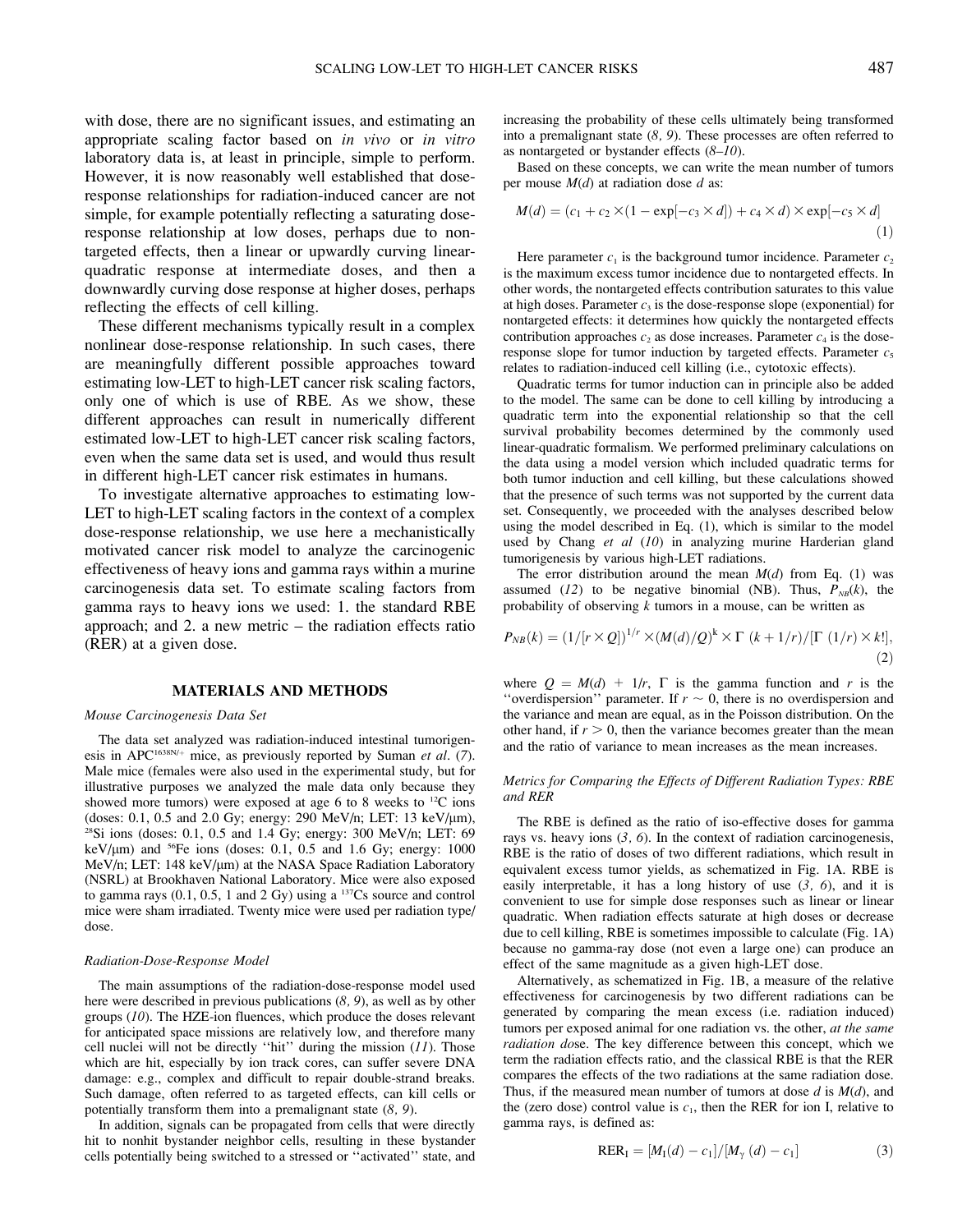

FIG. 1. Schematic comparison of two metrics for evaluating radiation effects: relative biological effectiveness (RBE, panel A) and radiation effects ratio (RER, panel B). The dose responses for tumors per animal from heavy ions (solid curves) and gamma rays (dashed curves) are hypothetical. As described in the main text, calculation of RBE involves a ''horizontal'' comparison of dose responses (arrows in panel A) to identify a gamma-ray dose which has the same effect as the selected heavy-ion dose. RBE is the ratio of iso-effective gamma-ray and heavy-ion doses. In some cases, (question marks in panel A) there may be no solution for RBE. By contrast, calculation of RER involves a ''vertical'' comparison of excess tumor yields from heavy ions and gamma rays (dashed vs. solid arrows in panel B) at the same dose.

The motivation for RER is similar to that of epidemiological radiation-effect metrics like excess relative risk [ERR; e.g., ref. (13)]: here the effects of different radiation types are ''vertically'' compared at the same radiation dose (Fig. 1B). This new approach is qualitatively distinct from RBE, which involves a ''horizontal'' comparison of iso-effective doses (Fig. 1A). RER can be estimated for any dose-response shape, even when dose-responses saturate (Fig. 1B) or turn downwards due to cell killing.

#### RESULTS

Graphical comparison of the model [Eq. (1)] fits and the data for intestinal tumor yields per mouse are shown in Fig. 2. The estimated model parameter values and uncertainties are shown in Table 1.

As shown in Fig. 2, the best-fit dose responses for the heavy ions, but not gamma rays, rose steeply in the dose region below 0.1 Gy and then at larger doses their slopes decreased. In the context of our model [Eq. (1)], nontargeted effects were the cause of this steep initial rise of the heavyion dose responses.

To assess whether inclusion of the nontargeted effects mechanisms was statistically justified on the basis of the data, we compared the fits for the full model [Eq. (1)] and for the reduced model without the nontargeted effects component [i.e., with  $c_2 = 0$  in Eq. (1)] using the standard Akaike information criterion approach (AICc) adjusted for sample size  $(14)$ . AICc values for the tested models were converted into strength of evidence values called Akaike weights (14); larger Akaike weights indicate higher support from the data. In the case analyzed here, the Akaike weights for the model without nontargeted effects were 0.881, 0.266, 0.007 and 0.014 for gamma rays, <sup>12</sup>C ions, <sup>28</sup>Si ions and 56Fe ions, respectively. Consequently, the targetedeffects-only model (i.e., without nontargeted effects) had very high support for gamma rays, weaker support for 12C ions and very low support for <sup>28</sup>Si and <sup>56</sup>Fe ions. Thus, a comparatively complex model for the heavy-ion dose response, i.e., including nontargeted effects, is supported by the HZE-ion data, a conclusion also reached by Chang et al. (10) analyzing heavy-ion-induced Harderian gland tumorigenesis.

The best-fit overdispersion parameter  $(r)$  was larger than zero for all tested ions, but could not be distinguished from zero with confidence for gamma rays (Table 1). In other words, the errors around the gamma ray data were consistent with the Poisson distribution, but for heavy ions an overdispersed negative binomial distribution produced better fits. This information allows more realistic uncertainties to be calculated for ion-induced effects (see below), compared with the commonly-used assumption of a Poisson distribution of tumors induced by all radiation types.

Based on the model fits summarized in Fig. 2 and Table 1, estimated RBE and RER values and corresponding 95% confidence intervals for each ion vs. gamma rays are shown in Fig. 3 and Table 2. The high RBE and RER values for all tested ions at low doses were caused by nontargeted effects, which were important for heavy ions, but not for gamma rays. Both RBE and RER values were highest for <sup>28</sup>Si and <sup>56</sup>Fe ions relative to carbon ions, and the effectiveness ordering of 28Si  $>$  <sup>56</sup>Fe  $>$  <sup>12</sup>C was the same for both RBE and RER.

Figure 4 shows the ratio of RBE to RER values for the three studied ions Because of the different shapes of the high-LET vs. low-LET dose-response curves in the current analysis, the estimated RER values were lower than estimated RBE values. These different RER values relative to RBE values directly translate into correspondingly different factors for scaling low-LET risks to high-LET risks, and thus correspondingly different high-LET human risk estimates.

It may be noted from Fig. 3 and Table 2 that the confidence intervals associated with the RER estimates are generally wider than those associated with the RBE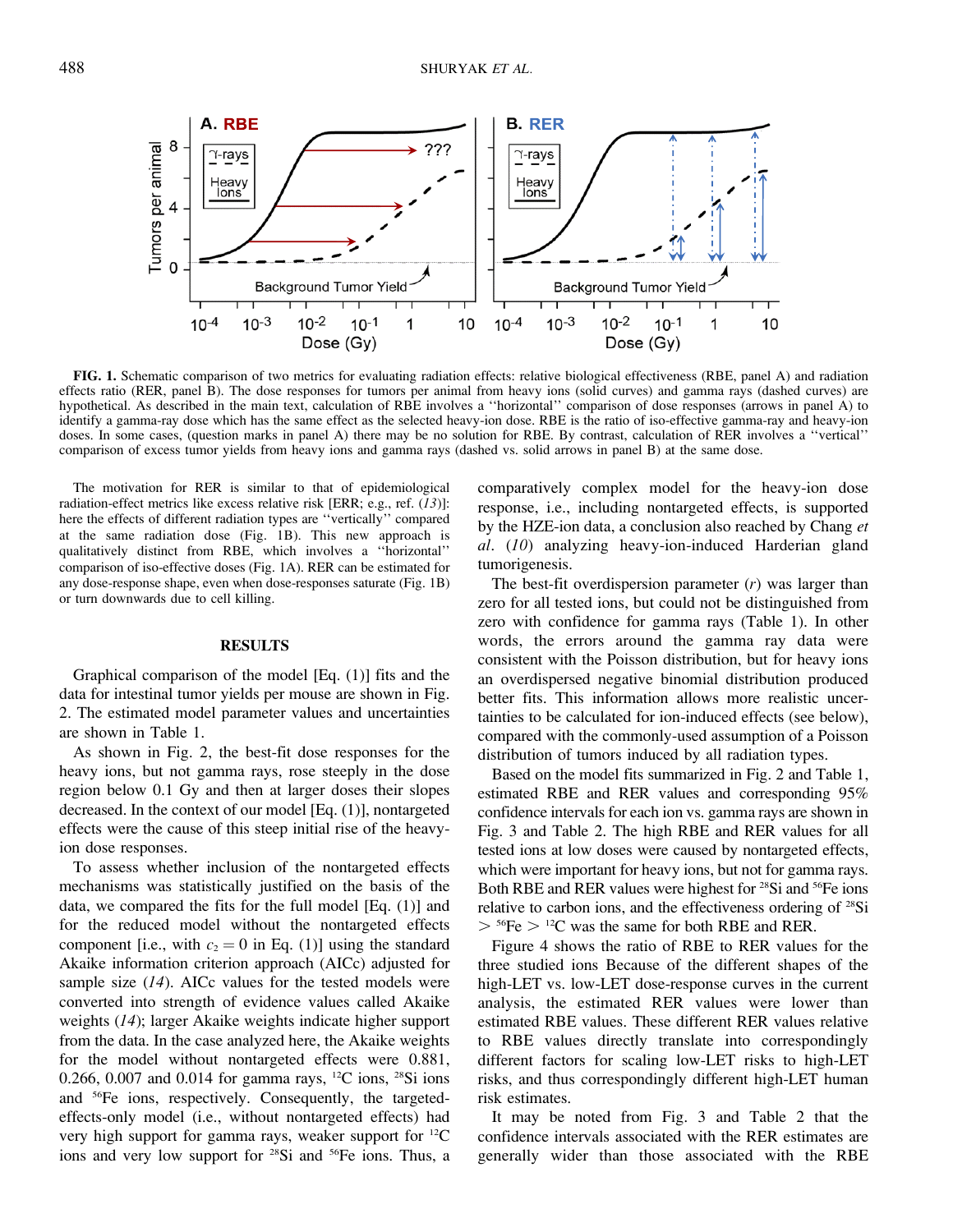

FIG. 2. Comparison of data (symbols) and model best fits (curves). Each symbol represents the number of intestinal tumors detected in an individual mouse.

estimates. Essentially this is because the experimental design of the original study was to optimize RBE estimates. As discussed below, an experimental design with the same number of mice but optimized for RER estimates would result in much narrower confidence limits for the RER estimates than the current design.

As an example of the application of RBE and RER based scaling metrics, we used the RBE and RER estimates calculated here (Table 2 and Fig. 3) based on mouse data to generate lifetime colon cancer risk estimates for a 40-yearold astronaut exposed, for example, to silicon ions. The low-LET-gamma-ray lifetime risks were derived from the National Cancer Institute's Radiation Risk Assessment Tool (RADRAT) (15), which implements models developed in the biological effects of ionizing radiation (BEIR VII report) (16). We multiplied the RADRAT low-LET risk estimates by the estimated RBE or RER values for <sup>28</sup>Si ions (Table 2 and Fig. 3) and propagated the corresponding relative errors to generate RBE-based and RER-based risk estimates and confidence limits for the 28Si ions.

| <b>TABLE 1</b><br>Best-Fit Model Parameter Values and 95% Confidence Intervals (CI) |                                    |                                      |                                           |                                      |  |  |  |  |  |  |
|-------------------------------------------------------------------------------------|------------------------------------|--------------------------------------|-------------------------------------------|--------------------------------------|--|--|--|--|--|--|
| Model parameter                                                                     | Gamma rays (95\% CI)               | C ions $(95\% \text{ CI})$           | Si ions $(95\% \text{ CI})$               | Fe ions $(95\% \text{ CI})$          |  |  |  |  |  |  |
| Background tumors/mouse $(c_1)$                                                     | 3.40(3.00, 3.87)                   | 3.40(2.91, 3.87)                     | 3.40(2.91, 3.87)                          | 3.40(3.00, 3.87)                     |  |  |  |  |  |  |
| Maximum excess tumors/mouse from<br>nontargeted effects $(c2)$                      | $0.48(0.0, \infty)$                | 2.52(0.59, 3.66)                     | 4.70(2.71, 6.32)                          | 3.62(1.76, 5.07)                     |  |  |  |  |  |  |
| Dose-response slope for nontargeted<br>effects $(c_3, Gv^{-1})$                     | $25.79(0.0, \infty)$               | 36.82 $(3.64, \infty)$               | 222.47 $(7.21, \infty)$                   | 222.34 $(6.98, \infty)$              |  |  |  |  |  |  |
| Dose-response slope for targeted effects<br>$(c_4, \text{ tumors/mouse/Gy})$        | 3.03(0.01, 9.48)                   | 3.47(2.09, 13.92)                    | 12.41 (9.46, 26.98)                       | 5.20 (3.49, 16.49)                   |  |  |  |  |  |  |
| Cell killing $(c_5, Gy^{-1})$<br>Over-dispersion parameter $(r)$                    | 0.0(0.0, 0.0)<br>0.026(0.0, 0.094) | 0.0(0.0, 0.0)<br>0.093(0.045, 0.164) | 0.0(0.0, 0.0)<br>$0.073$ $(0.037, 0.128)$ | 0.0(0.0, 0.0)<br>0.057(0.018, 0.116) |  |  |  |  |  |  |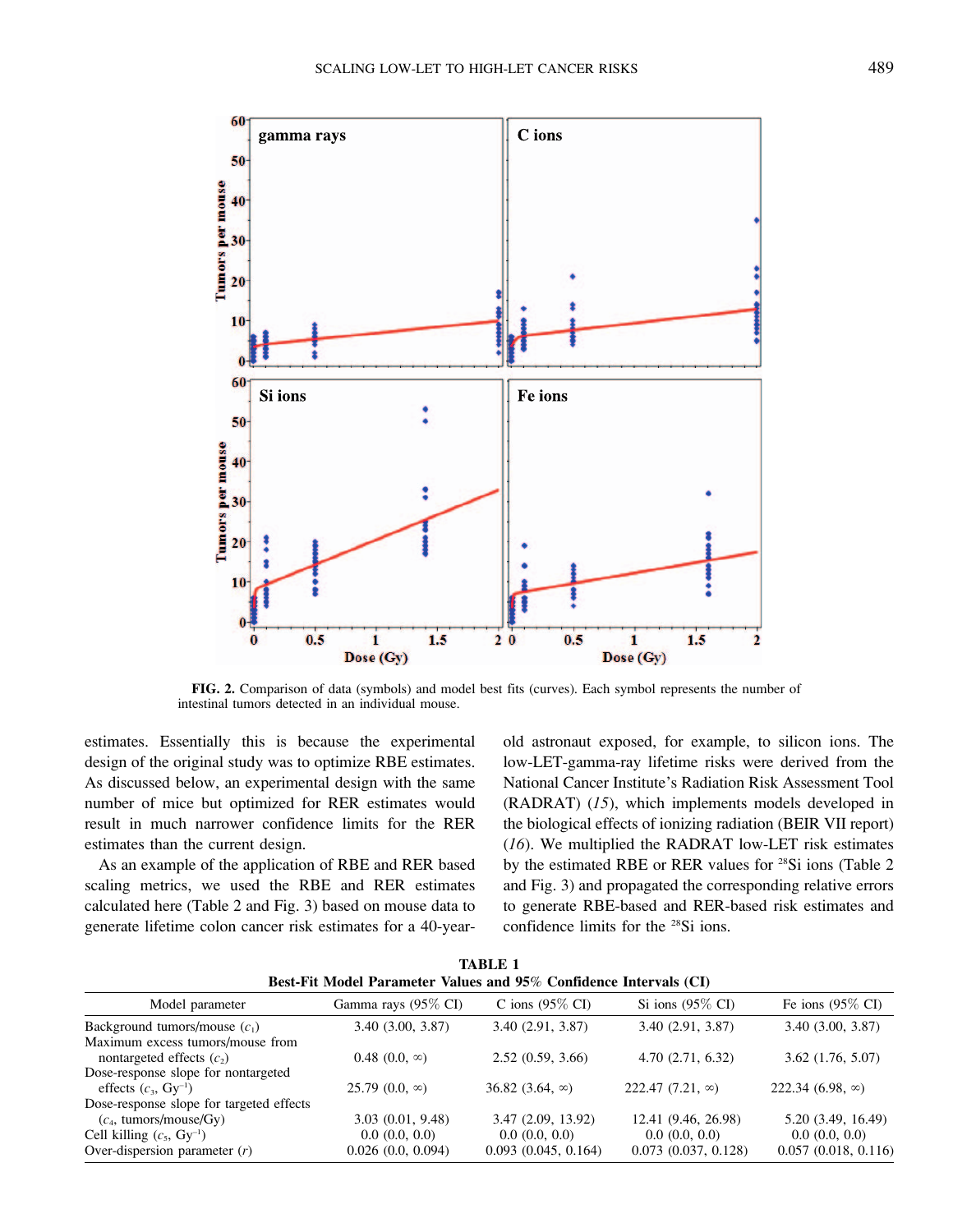

FIG. 3. RBE and RER estimates (solid curves) and 95% confidence limits (dashed curves), as function of radiation dose and radiation type.

In this particular example (though not of course in general) we are applying scaling information from mouse intestinal tumors to human colon cancers. The APC<sup>1638N/+</sup> mutant mouse is a well-established model for human colorectal cancer  $(17-19)$  and, in this case, both the order of tumorigenic effectiveness per unit dose as well as the dose-response shapes were similar for the mutant mouse intestinal vs. colon tumors (7).

The lifetime human colon cancer risk estimates are shown in Fig. 5, as scaled from human gamma-ray risks using both RBE and RER; upper 95% confidence limits are also shown. Because the RER estimates are smaller than the corresponding RBE estimates (Table 2 and Fig. 4), the estimated lifetime risks as estimated with the RER methodology are correspondingly smaller than those estimated using the RBE methodology.

|             | RBE for C ions |     |         | RBE for Si ions |      |         | RBE for Fe ions |         |         |
|-------------|----------------|-----|---------|-----------------|------|---------|-----------------|---------|---------|
| Dose $(Gy)$ |                |     | 95% CIs |                 |      | 95% CIs |                 |         | 95% CIs |
| 0.01        | 11.7           | 5.4 | 847.3   | 126.6           | 47.2 | 188.3   | 92.4            | 31.0    | 138.9   |
| 0.03        | 14.4           | 5.6 | 31.4    | 50.5            | 31.1 | 76.9    | 36.2            | 20.1    | 59.1    |
| 0.05        | 12.0           | 6.9 | 19.7    | <b>32.0</b>     | 22.5 | 48.0    | 22.4            | 13.3    | 36.3    |
| 0.10        | 7.7            | 4.1 | 10.7    | 18.0            | 12.9 | 26.7    | 12.1            | 7.3     | 19.4    |
| 0.30        | 3.4            | 2.4 | 4.5     | 8.7             | 6.9  | 11.7    | 5.2             | 3.6     | 7.7     |
| 0.50        | 2.5            | 2.0 | 3.3     | 6.9             | 5.4  | 9.2     | 3.8             | 2.9     | 5.4     |
|             | RER for C ions |     |         | RER for Si ions |      |         | RER for Fe ions |         |         |
| Dose $(Gy)$ |                |     | 95% CIs |                 |      | 95% CIs |                 | 95% CIs |         |
| 0.01        | 5.8            | 0.5 | 57.2    | 30.8            | 1.6  | 141.6   | 23.4            | 1.7     | 94.0    |
| 0.03        | 5.1            | 0.8 | 19.8    | 14.4            | 3.3  | 56.0    | 10.7            | 3.2     | 41.7    |
| 0.05        | 4.6            | 0.9 | 15.0    | 10.6            | 3.6  | 34.9    | 7.7             | 2.5     | 22.4    |
| 0.10        | 3.7            | 1.0 | 9.2     | 7.9             | 3.5  | 19.5    | 5.5             | 2.3     | 12.1    |
| 0.30        | 2.6            | 1.4 | 4.1     | 6.1             | 3.6  | 9.5     | 3.8             | 2.2     | 5.4     |
| 0.50        | 2.1            | 1.3 | 2.9     | 5.5             | 3.4  | 7.2     | 3.1             | 1.9     | 3.8     |

TABLE 2 Ion- and Dose-Dependent RBE and RER Estimates and 95% Confidence Limits (CI)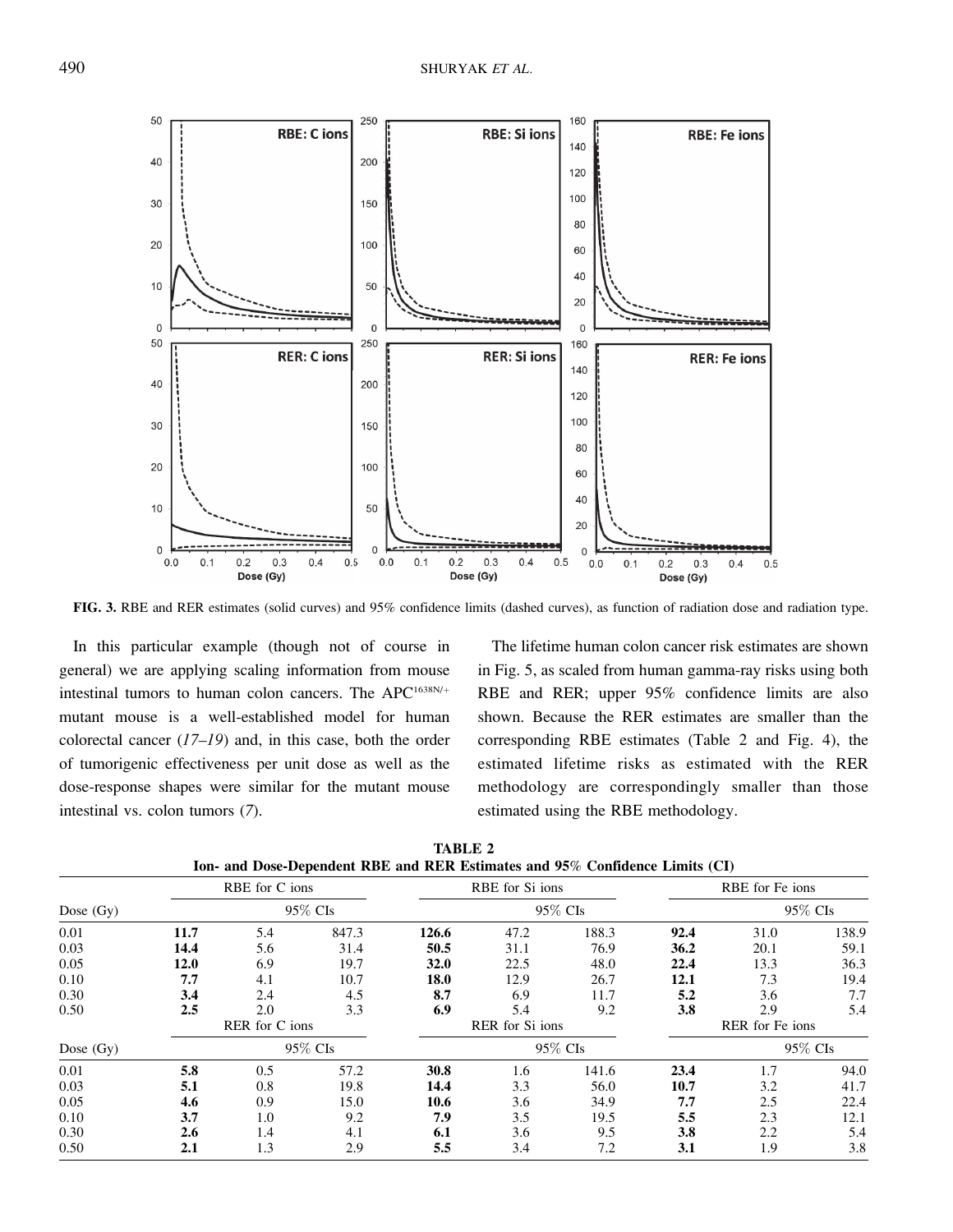

FIG. 4. Estimates of RBE/RER ratios as function of radiation dose and radiation type.

### DISCUSSION

The goal of this study was to investigate different methods to use laboratory-based radiation-induced carcinogenesis data for scaling gamma-ray risks to human heavyion-radiation risks, at doses relevant for long-distance manned space missions  $(1, 2)$ . While the methodologies are obvious for simple (e.g. linear) dose-effect relationships, this is not so when the dose-effect relationship is complex. For example, for dose responses involving both targeted effects and nontargeted effects the appropriate methodologies are less clear.

As the input to this study we conducted a mechanistically motivated quantitative analysis of heavy-ion- and gammaray-induced intestinal carcinogenesis in a transgenic mouse system. Our dose-response model, which was used for data analysis, includes targeted effects and nontargeted effects for radiation-induced tumors; it was indeed complex in



FIG. 5. Estimated lifetime 28Si-ion-induced colon cancer risk for a 40-year-old individual (sex averaged). Lifetime colon cancer risks induced by gamma rays (solid green curve) were estimated as described in the text and scaled to  $^{28}Si$  ions based on RBE (solid blue curve) or based on RER (solid red curve). Dashed curves represent upper 95% confidence limits.

shape, with a rapid increase in radiation response at low doses  $(<0.1 \text{ Gy})$  due to nontargeted effects, followed by a slower increase at higher doses. We calculated conventional RBE values for the tested ions, and developed and applied a new methodology, RER, describing a different low-LET to high-LET scaling approach.

As shown in Fig. 1, RBE involves a ''horizontal scaling'' of high-LET vs. low-LET doses that result in the same level of risk. By contrast (see Fig. 1), RER involves a ''vertical'' scaling of high-LET vs. low-LET radiation-induced risks at the same dose. Because RER is defined as the ratio of radiation-induced tumors at the same dose, it allows direct scaling of low-LET to high-LET radiation risks at the dose of interest. Consequently, we expect that application of RER should, at least in principle, result in more accurate estimation of high-LET heavy-ion risks as compared with RBE.

The relationship between RER and RBE is of course determined by the shapes of the dose-response relationships for the high-LET and low-LET radiations. For example, consider the simple case where the dose responses for heavy ions and for gamma rays are linear; then  $RER = RBE$ . Now consider a scenario where cell killing causes the dose responses for both tested radiations to decrease at high doses; here RER and RBE are not equivalent often RER  $<$ RBE, given biologically plausible parameter values. A realistic low-dose scenario studied in this work is where the heavy-ion dose response has a dominant nontargeted response at low doses around and below 0.1 Gy; in this case RER  $\leq$  RBE (Fig. 4). As the dose increases and the relative significance of the nonlinear-nontargeted response diminishes, the difference between RER and RBE correspondingly decreases (Fig. 4).

Radiation effects ratio also has a number of practical advantages as compared with RBE. For example, the use of RER can lead to a more efficient experimental design for laboratory studies motivated to generate low-LET- to high-LET-risk scaling factors. Specifically, an experimental design motivated by RBE estimation requires the estimation of the shapes of dose-response relationships to identify isoeffective doses; such an experimental design requires acquiring data at a number of radiation doses. By contrast,